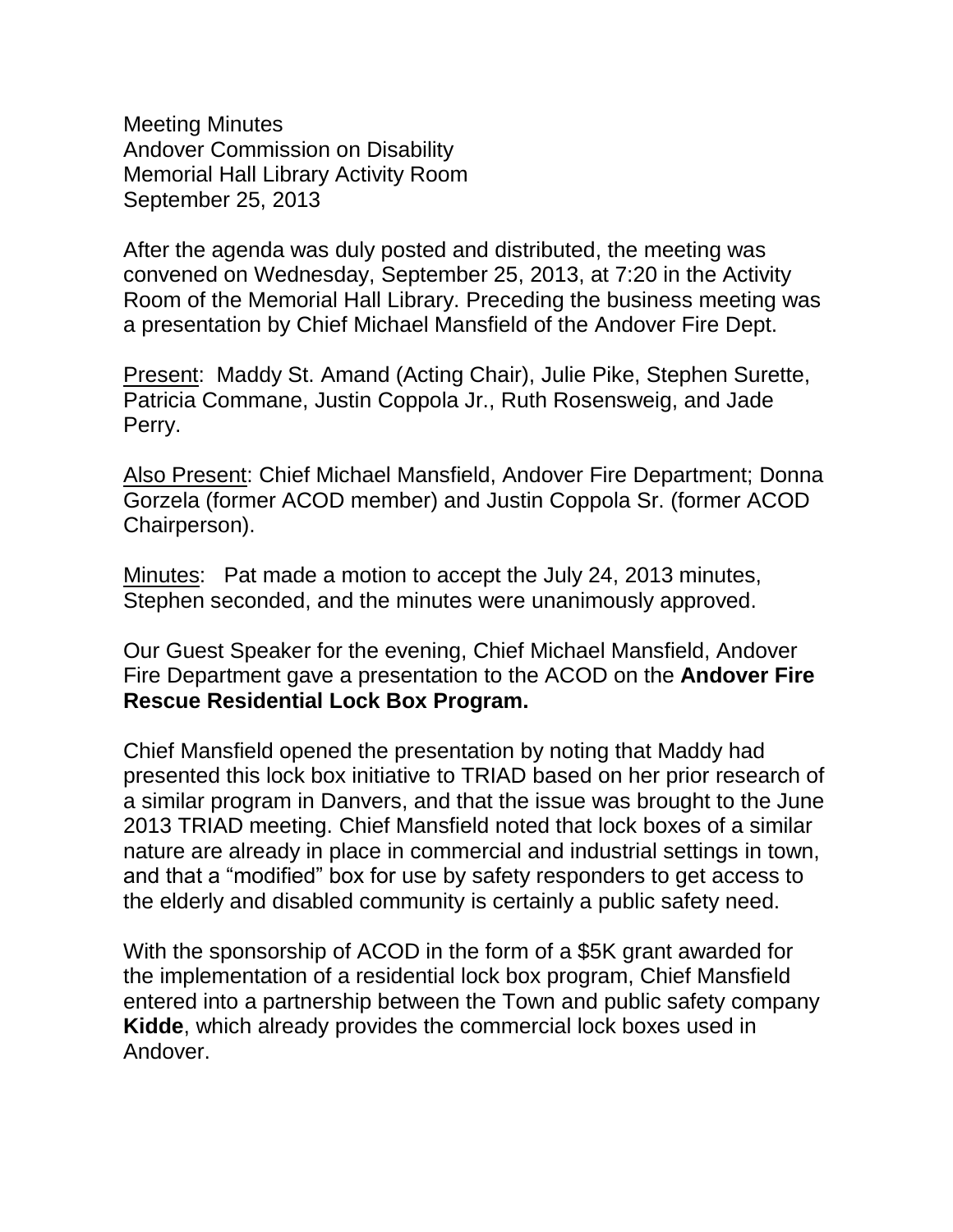This "start up" ACOD grant allowed the purchase of 70 lock boxes designed for door mountings, and October 1 is the start date for the program. It is anticipated that demand for the lock boxes will drive additional monies from the state, grant funding, and perhaps citizen support.

Chief Mansfield handed around examples of lock boxes and explained that Andover emergency personnel would always have available a specially-made "master" key which would open residential lock boxes. The lock boxes in turn would contain the home-owners' key and possibly medical emergency information. The "master keys" would be kept securely in the cabs of fire apparatus. Public Safety Telecommunications will have a special notice on their dispatch screens that indicate a lock box is in use.

The Program is voluntary, at no cost to residents, and both on-line and printed applications will be reviewed on a case by case basis.

Stakeholders include: ACOD; TRIAD; Andover Senior Center; Andover Council on Aging, Andover Fire Rescue; Andover Police Department; Andover Health Department;

# Old Business

- **Spot checks** Stephen reported that Bartlett and Wheeler sidewalks have been smoothed and re-paved; Essex Street sidewalk has been repaired and resurfaced, and Elm Street sidewalk will be re-done from the North Andover line to about Washington Street next week.
- **CAM Training in Haverhill October 8 & 9 –**Justin Jr. and Justin Sr**.** plan to attend this two-day training program at Northern Essex Community College in Haverhill. Review of ADA specifications is particularly relevant to our upcoming site visits to the Bancroft School.
- **Online Resource Directory –** During the summer, Pat met with the two interested High School students to set up the proposed ACOD website link to an on-line resource guide to agency service providers. Chris Primes, one of the students, has set up a site and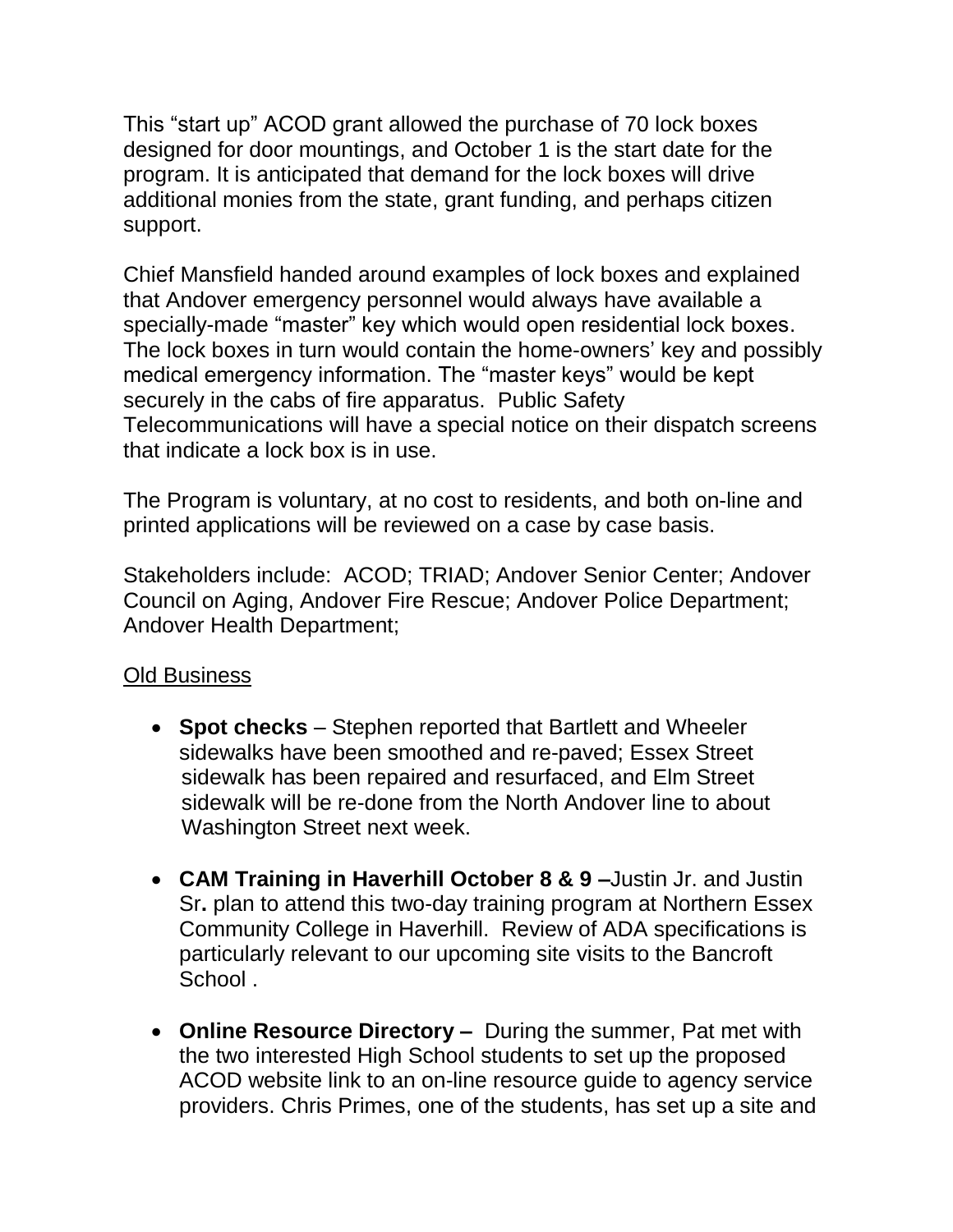Justin noted that instead of using the town site, a low cost service provider will be used which is more accessible. Pat provided the students resource content material and local directories of agency service providers, including the "Green Book" distributed by NILP.

 **Outdoor Dining Survey—**During the summer, Maddy, Justin Jr. and Justin Sr. completed a site review of all outdoor dining in downtown Andover – both new permit holders and previously established eating venues—to determine whether outdoor dining was equally available to all residents.

The results of this site review was shared with the group with ACOD (as an advisory commission) making recommendations going forward to decision makers. A general discussion ensued, with emphasis on both general lack of knee space for wheelchairs to fit under the tables, difficult restroom access and other physical barriers. The conclusion of the survey was that ACOD urges the Town officials to refer future applicants for permits to be required to review their projects' compliance with ADA accommodations.

"We recommend that the Town raise its collective conscience in understanding the needs of people with disabilities in order to better assist those residents." *Survey of Outside Dining 2013*

Motion made by Stephen to accept the survey as completed by the subcommittee, which Julie seconded

#### New Business

- **Administrative—**Maddy announced that Nancy Hogan has submitted her resignation to the ACOD. Donna Gorzela, a former ACOD member, attended tonight's meeting and has submitted a new Talent Bank application to re-join the Commission. *Action Item: The opening will be listed on the Town's website and Maddy will interview applicants who appear interested and relevant.*
- **Bancroft School**—Maddy gave a brief update on this project noting that Ed Ataide, as project manager, will be conducting